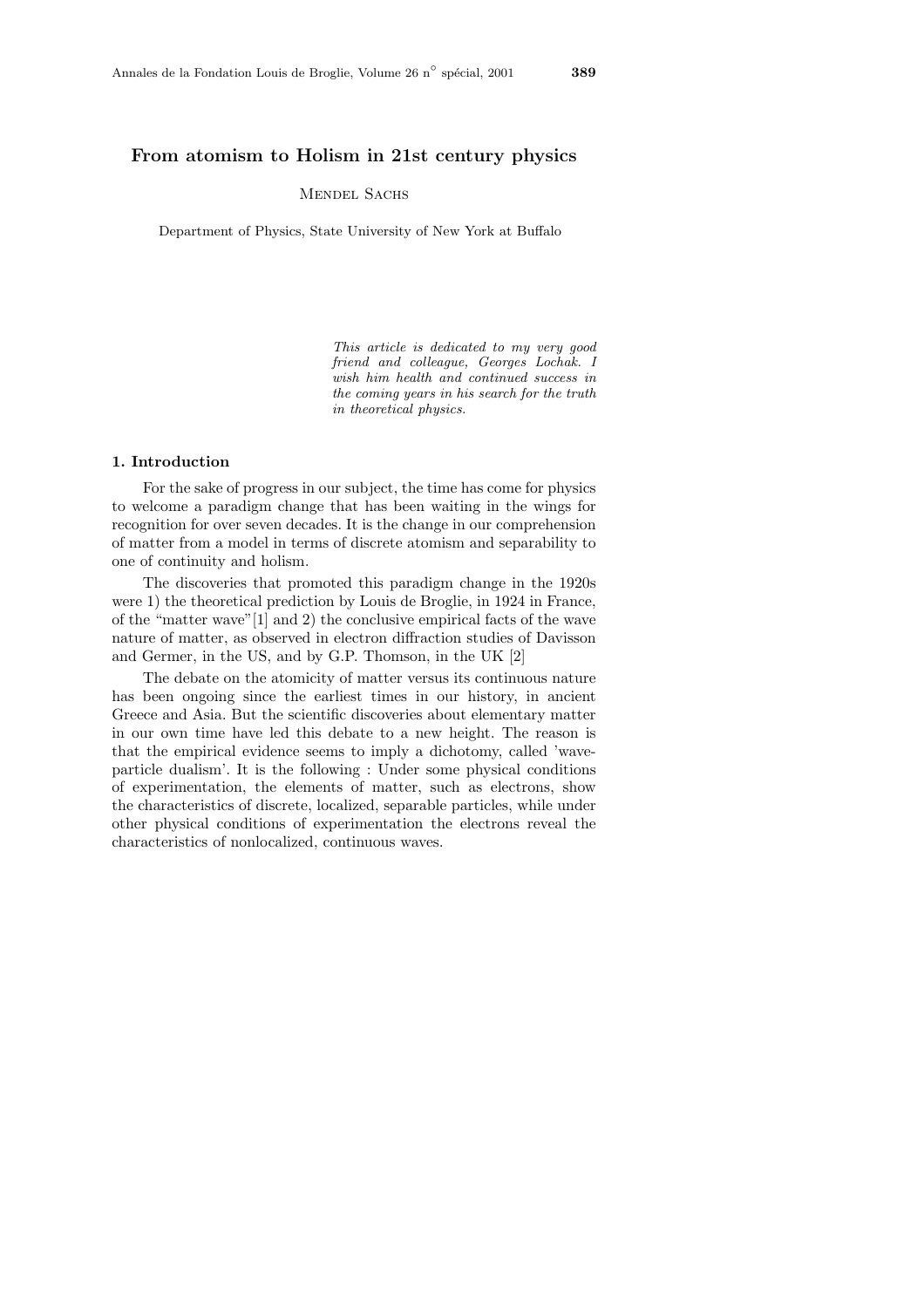The discovery that electrons have a wave nature led to a genuine quandary because the preceding view in physics was that whatever other conclusions we may draw about electrons, they are discrete, localized entities, as are all of the elementary particles of matter. It is an attitude of naive realism. It is the view that because the things we do sense directly seem to be localized and discrete, so must the elementary particles things we do not sense directly - be localized and discrete.

On the other hand, the empirically confirmed continuous wave nature of material particles reveals them to be nonlocalized entities – the distribution of this matter does not actually cut off anywhere in space, except at the boundaries of the domain where it is supposed to be contained. If this domain should be all of space, then the domain of an electron would be unbounded ! Thus with this continuous view of the elements of matter, they have a nonlocalized description. The implication here, extending from the 'electron' to all of the other elementary particles, is that there are no truly separable entities ; all of the supposed 'particles' of matter are in fact correlated, though distinguishable modes of a single continuum. This is a view of holism.

Further, the particles of matter in the conventional view combine arithmetically – 3 particles plus 2 particles can only be 5 particles. On the other hand, the waves (fields) combine with interference - a combination of waves does not yield an arithmetic sum since their union entails constructive and destructive interference, depending on the relative phases of the waves. Because of the foregoing differences, the wave and particle representations for matter are not mutually compatible.

#### **2. Wave-particle dualism**

How did the physicists get out of this dilemma ? They did it (primarily the Copenhagen school, led by Bohr and Heisenberg) by declaring an epistemological view of *positivism*. That is to say, the subjective attitude was taken in which the particle-like or the wave-like characteristics of an elementary particle is said to depend on the way in which this matter is studied by a macro-observer. This was declared to be the limit of what may be said about an element of matter. This is the essence of the notion of wave-particle dualism in Quantum Mechanics. The notion was propounded in the 1920s as an underlying principle of the physical, material world.

In spite of the voluminous writing on this subject since the 1920s, there has been very little alteration of its theme to this time in our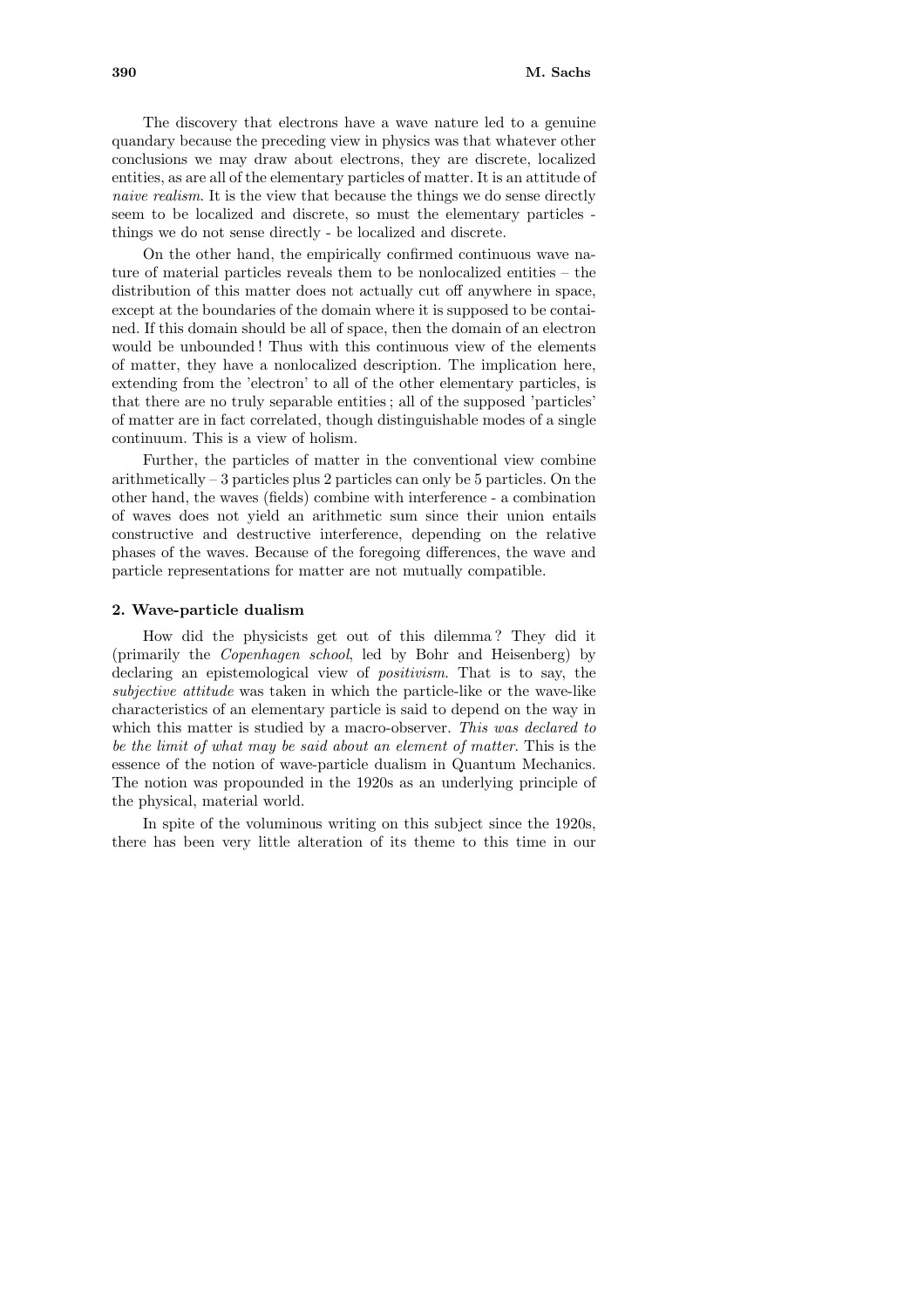history, now at the dawn of a new millennium. The reason given by the majority for this positivistic, dualistic view is that it is in agreement with the experimental facts. Of course, empirical verification is a necessary requirement of any scientific theory. But it is not *sufficient*. For a true scientific theory must also be both logically and mathematically consistent.

In spite of the empirical agreement, the notion of 'wave- particle dualism', as well as the *positivistic* attitude that has supported it, has been disturbing to many physicists and philosophers since it was pronounced as a truth of science. This is primarily because the particle view and the continuous field view are together logically dichotomous. Positivism in science is a view that would be truly unacceptable if the epistemological attitude would be one of realism. The latter is the idea that the electron, for example, is an entity in itself, independent of our observations of it. The positivistic epistemology, on the other hand, attests that there is an irreducible subjective element in the definition of the electron. Its very nature that we may refer to scientifically depends on the particular way in which a macro-observer measures its properties, at the time of these measurements. While this view may seem strange to our 'classical' mode of thinking, it has been argued in 20th century physics that it is empirically valid and logically sound, and therefore that it is scientifically true.

### **3. Is the discrete model of particles necessary ?**

Playing the role of 'devils disciple', one may nevertheless ask: Was the pronouncement of 'wave-particle dualism' to underlie the basic nature of an element matter asserted because of the assumption made that whatever wave nature of, say, the electron that may appear in certain experimentation, it is still basically a discrete, localized particle ? Could this assumption be rooted in an unprovable prejudice at the outset ?

The claim is made that under certain types of physical experimentation, the electron reveals itself to be a wave while under other sorts of experimentation it reveals itself to be a discrete particle. The wave feature is certainly true, as shown by the electron diffraction studies. But is the discrete particle feature really true ? That is, are there experiments that conclusively reveal the electron to have a discrete, separable particle-like nature ? Or does this conclusion follow from extrapolations of data that may have other possible interpretations ?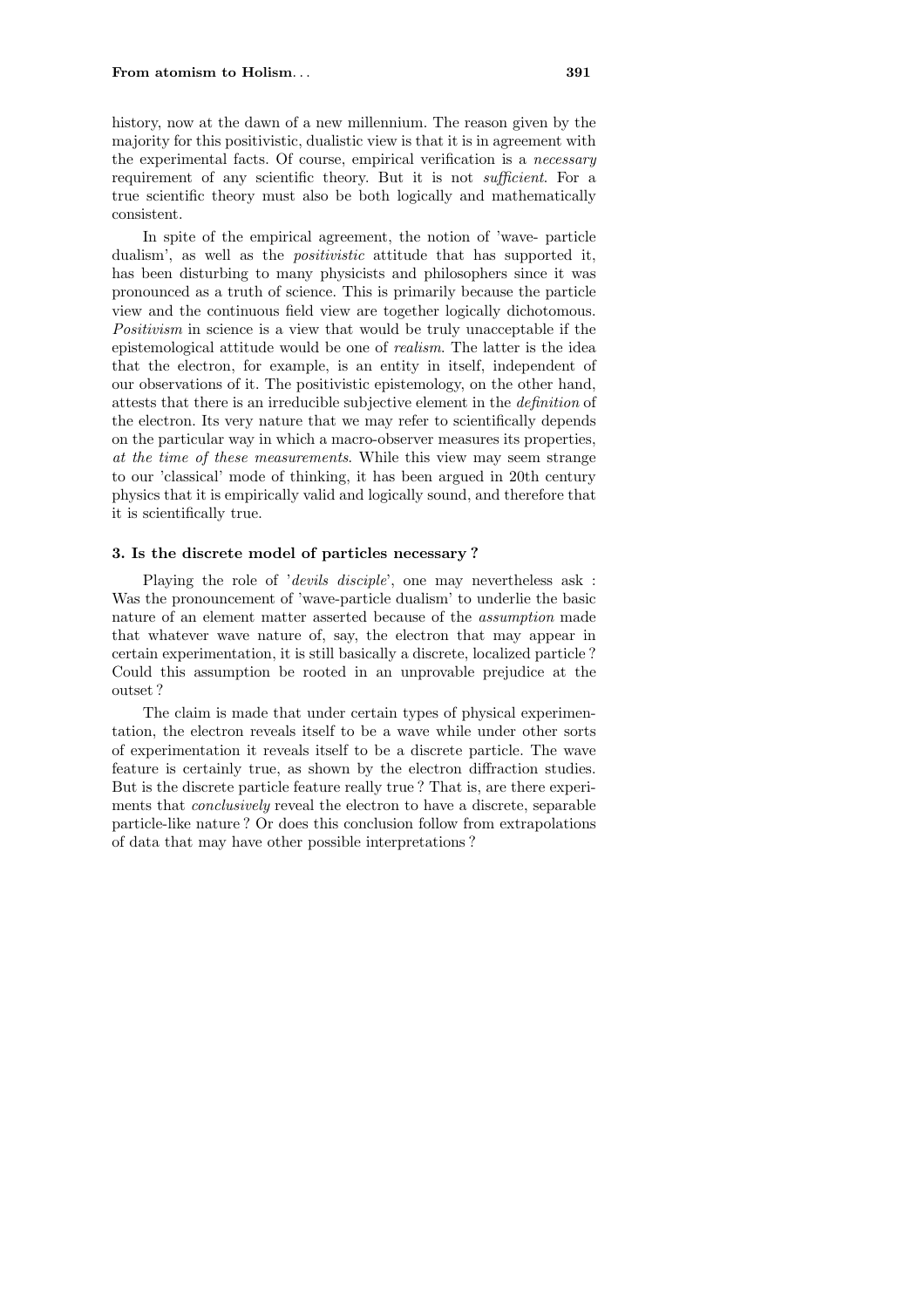Consider, for example, the cathode ray tube experiment of J.J. Thomson, wherein he discovered the electron[3]. One sees a small spot on the fluorescent screen of a cathode ray tube, interpreted as discrete electrons landing there. But in actual fact this is not a singular point. The image on the screen has a finite, though small spread. It does not actually disappear altogether until the edge of the screen is reached. Indeed, if one should examine the 'electron spot' with sufficient resolution, one would see a diffraction pattern inside of it !

It is my contention that there are no experiments that reveal conclusively that an electron (or any other of the 'elementary particles') is indeed a localized, discrete particle of matter. What the contemporary physicist does is to extrapolate theoretically from the observed facts to say that indeed there is a singular, discrete particle that is responsible for the non- singular, finite spread of illumination that is then identified with the electron. What is said is that this finite spread is due to the unavoidable interference between the singular electron and the measuring apparatus that views it, as explained with the Heisenberg uncertainty principle. But is it not also possible that there is no singular particle in the first place ? Rather, this finite spread may be a natural feature of a matter wave that is continuous, in principle, though under some experimental conditions peaked in space, as in the J. J. Thomson experiment. It is my contention that the latter view is a reasonable one. It is a view that is implied by a continuous field theory, such as the theory of general relativity as an underlying theory of matter. If this were where the truth lies, it would mean a genuine paradigm change. It would shift from the conceptual view of indeterminism, particularity and discreteness of matter to one of holism and continuity. In this holistic view, probability would play no fundamental role, as it does in quantum mechanics, in the explanation of the true nature of matter at any level – from the microscopic domain of elementary particle physics to the cosmological domain of the universe as a whole. The paradigm shift that I refer to is then from the concepts of the quantum theory to those of the theory of general relativity [4]. The change implies that, in some way, the mathematical expression of the theory of general relativity, as a general theory of matter in its most general form, must give back the mathematical form of Quantum Mechanics, in a limit. This is the implementation of the principle of correspondence, as it has applied throughout the history of science, when proceeding from one paradigm to the next. An example is Bohrs implementation of this principle in proceeding from classical physics to quantum physics.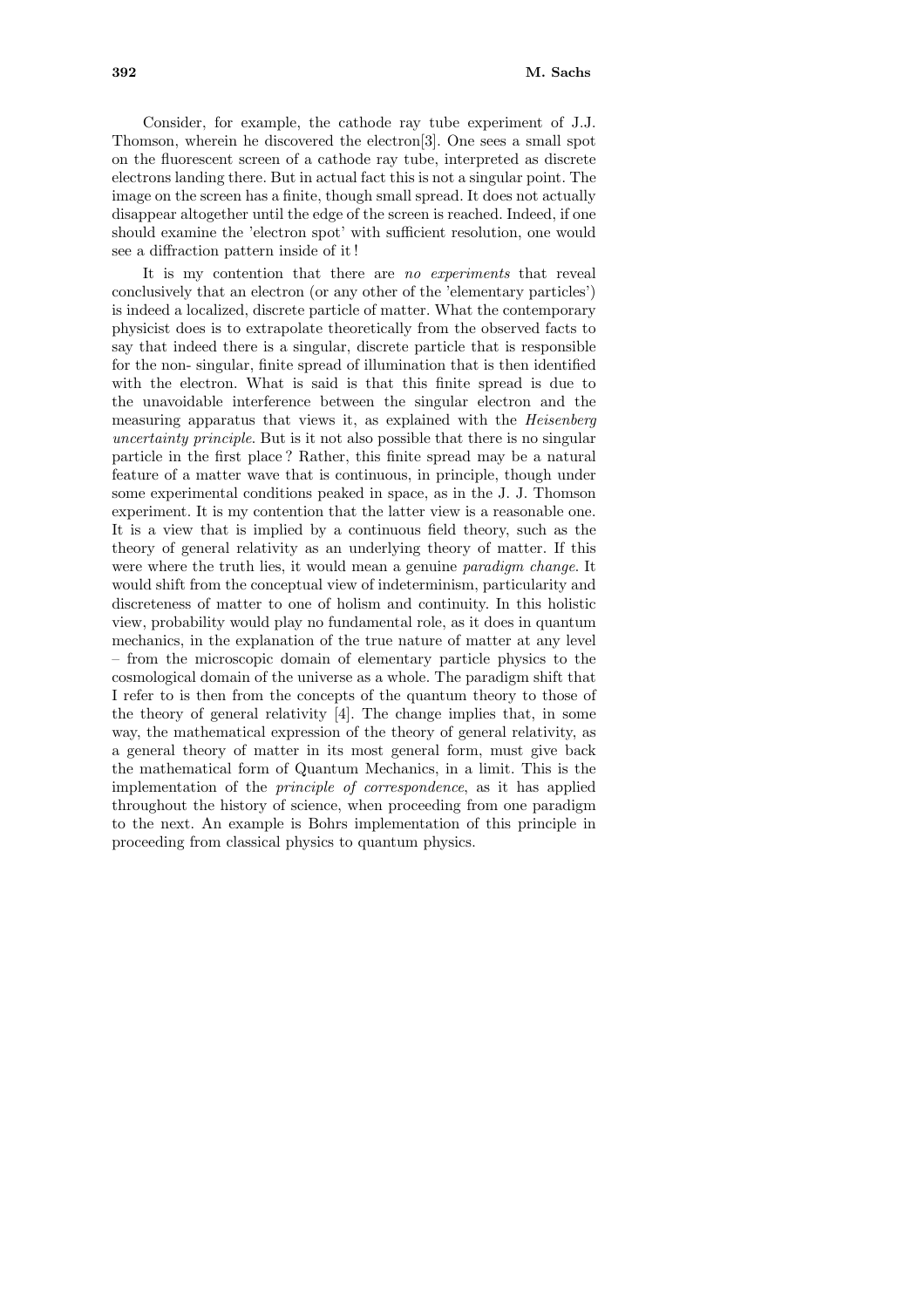### **4. Quantum mechanics from general relativity**

I have argued that indeed the theory of relativity (in its special or general form) and the quantum theory – in terms of their full axiomatic and mathematical bases - are mutually incompatible [5]. From the mathematical view, the quantum theory is *necessarily* a linear theory because, conceptually, it is to express a probability calculus in representing most fundamentally the separate atoms of a material system. On the other hand, the theory of relativity *necessarily* has a nonlinear mathematical form since, conceptually, it is to underlie the physics of a closed system. Nonlinearity also appears when the theory is expressed in the form compatible with the theory of general relativity, because it must necessarily be expressed in a curved spacetime. This is a continuum, *holistic* view of any domain of matter – a view of a system of matter without actual separable parts, though with distinguishable modes, where probability per se plays no fundamental role.

Why does the theory of relativity imply the field concept and holism ? It follows from the underlying axiom of this theory : the *principle* of relativity (also called the principle of covariance). [6*,* 7] This is the notion that the laws of nature, as expressed in all possible continuously connected reference frames, must be in one-to-one correspondence. It is an assertion of the objectivity of the laws of nature.

The tacit assumption is made here, pertinent to our question, that the space and time parameters that form the language of the laws of nature are a continuous set. It then follows that the transformations of the space and time parameters from one reference frame to another (continuously connected) reference frame, that leave the laws of nature in one-to-one correspondence, must be a continuous set. This set is characterized by the 16 parameters,  $\partial x^{\mu}/\partial x^{\nu}$  where  $\mu, \nu = 0, 1, 2, 3$  refer to the time (0) and space (1, 2, 3) coordinates of our language system. The set of transformations that define covariance, according to the theory of relativity, then forms a continuous group [8]. The invariance of the laws of nature with respect to this transformation group is a statement of the algebraic basis of relativity theory.

It is further asserted that the underlying symmetry group of the theory of relativity is a set of not only continuous, but also analytic transformations. That is, the derivatives of the four coordinates  $x^{\mu'}$  with respect to the four coordinates of any other (unprimed) reference frame,  $x^{\nu}$ , must exist to all orders. The reason for this requirement is that analyticity is a necessary and sufficient condition in a field theory for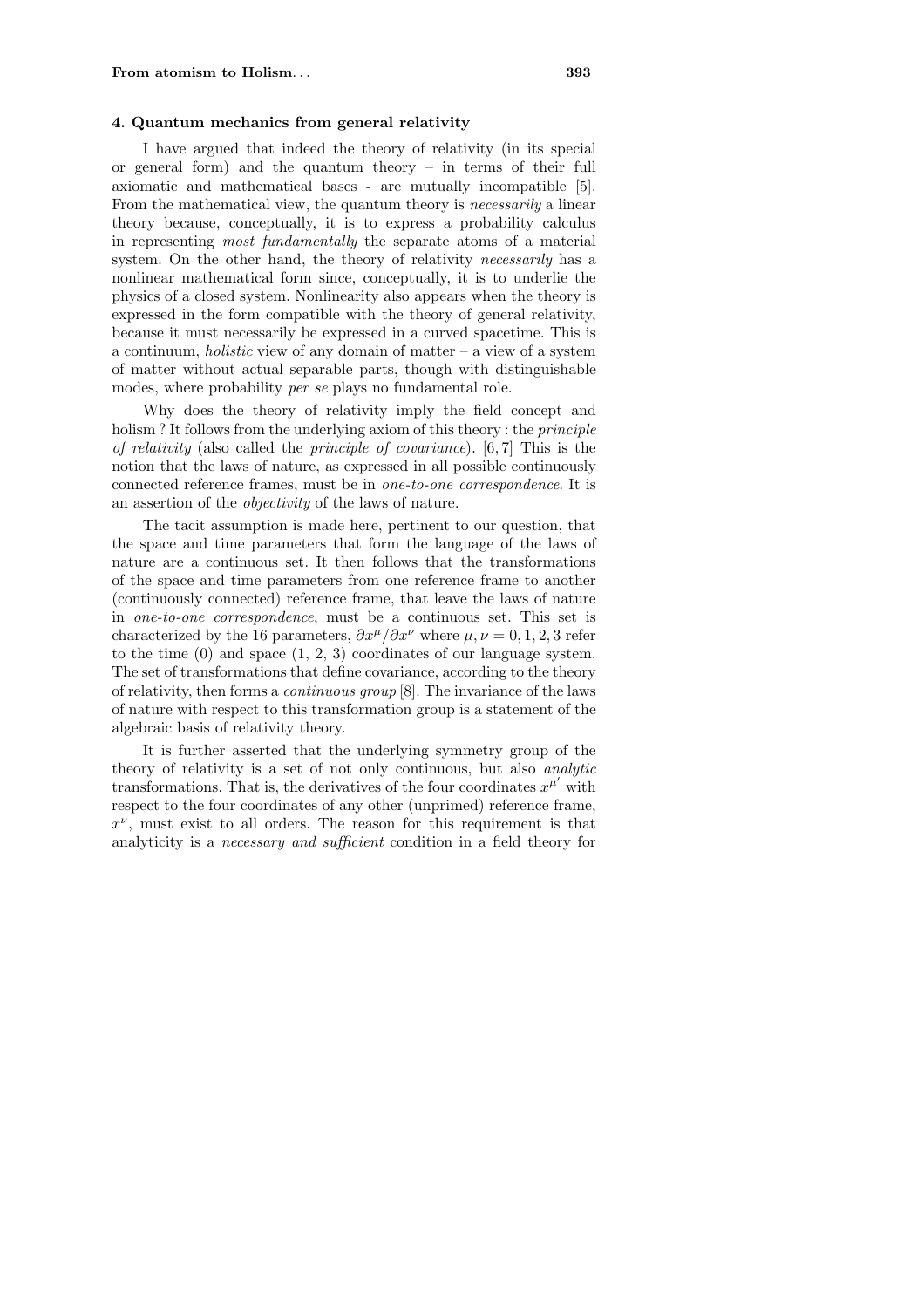the existence of laws of conservation of energy, momentum and angular momentum (in the local, flat spacetime limit of the generally covariant field theory). This is a consequence of Noethers theorem.[9]. Thus the algebra of Einsteins theory of general relativity is expressed in terms of a Lie group - a 16- parameter set of continuous, analytic transformations. I have called this "the Einstein group".

The field solutions of the laws of nature, according to the symmetry of Einsteins (general or special) theory of relativity, then behave as the basis functions of the irreducible representations of the Einstein group in general relativity, or the Poincar´e group in special relativity. These must then be continuous, analytic functions of the space and time coordinates, everywhere. Such solutions are called "regular".

Einstein remarked often that the field solutions of the laws of nature must be regular functions. However, to my knowledge, he did not explain why this must be so. We see here that one important reason is our physical requirement of the incorporation of the laws of conservation of energy, momentum and angular momentum, with the other field laws, in the local limit.

From this holistic view, we see that there are no discrete boundaries for the field solutions for matter. Thus if  $\psi_1(x), \psi_2(x), \ldots, \psi_n(x)$  are *n* distinguishable regular field solutions of the laws of nature, they are all mapped in a single spacetime *x*. All of these functions must then be correlated. The correlation follows from a single connective field  $\Psi(x)$ , of which they are all components.

The transformations to reference frames that are in continuously connected spacetimes  $x \to x' = x + dx$ , then yields the set of solutions  $\psi_1'(x'), \psi_2'(x'), \ldots, \psi_n'(x')$ , mapped in the continuously connected spacetime *x*. The principle of covariance, which is the basis of the theory of relativity, then requires that the field laws in  $\psi_k(x)$  must have the same form as the field laws in a different (continuously connected) reference frame,  $\psi'_k(x')$ , where  $k = 1, \ldots n$  denote the component fields of the closed system.

With this way of representing a material system, there are no separate 'parts'. One may instead interpret the separate component field solutions as the 'modes' of a single continuum. It is a holistic model of matter. It follows from the *principle of covariance* – the basis of Einsteins theory of relativity (in its general or special form).

This view is analogous to the ripples of a disturbed pond. These ripples are indeed distinguishable, but they are not separable from the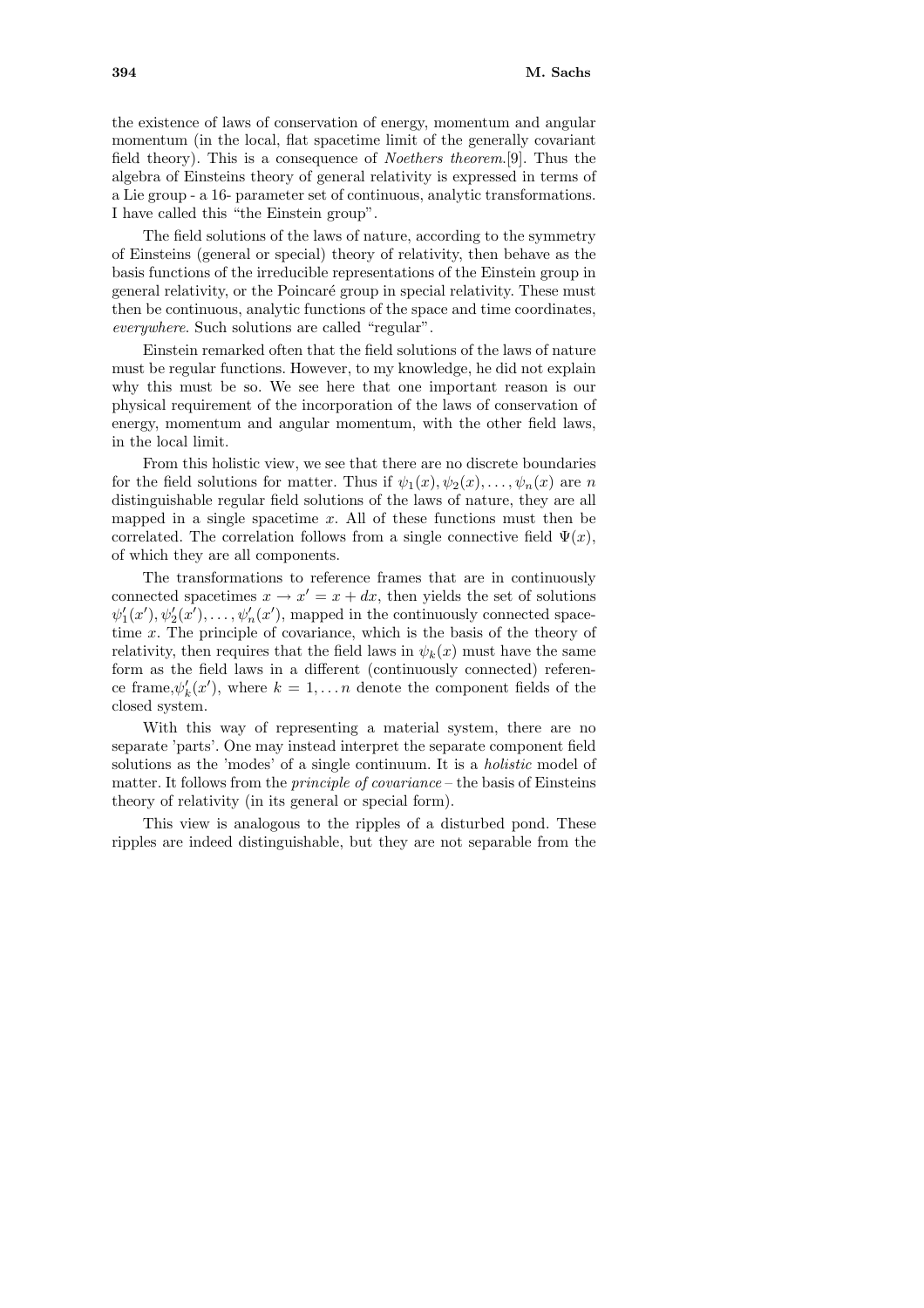#### **From atomism to Holism**... **395**

pond. They are not discrete entities, with individual physical properties, such as weight, size, etc. They do not have discrete boundaries, except for the edges of the pond. If the pond were infinite in extent, there would be no finite 'cut-off' for these ripples. Indeed, all of the ripples are not more than modes of the entire pond. They are of the pond ; they are not things in it.

It is interesting that the irreducible representations of the Einstein group (of general relativity) or of the Poincaré group (of special relativity) obey the algebra of quaternions. In the book by Pontrjagin,[10] it is shown that the most general sort of associative algebra, under conditions met by the mathematical requirements of physical theories of matter, is the quaternion algebra. The set of quaternions, in turn, contains the subset of complex numbers, which in turn contains the subset of real numbers.

Thus, the noncommutative set of quaternions, whose irreducible, lowest dimensional form is in terms of 2- dimensional matrices, entails components that are complex functions. The basis functions of the quaternion representations are the two-component spinor variables. The most general sort of functions that solves the laws of nature in general relativity are then the regular spinor and quaternion field variables, mapped in a curved spacetime.

In some way, then, the spinor field variables relate to matter and to the structure of quantum mechanics. What I have found in my research program is that the mathematical structure of quantum mechanics (the Hilbert function space) emerges as a linear approximation for a generally covariant field theory of the inertia of matter. This is expressed in terms of the spinor and quaternion variables that are continuous and differentiable (to all orders) everywhere [11]. That is, these are the regular variables of the theory of matter in general relativity. It is a theory based on continuity and holism in the laws of nature.

It is interesting in this context to note that it is the group structure of the theory of relativity, in terms of its irreducible representations, that leads to the spinor basis functions of the laws of matter, that in turn entail complex variables. The latter, in turn, encompasses a description of the wave nature of matter. This is a feature that then follows directly from the theory of relativity, as one of its consequences. It answers the question that was initially posed by Schrödinger to Einstein : How can the theory of general relativity, if represented by the (real) variables of a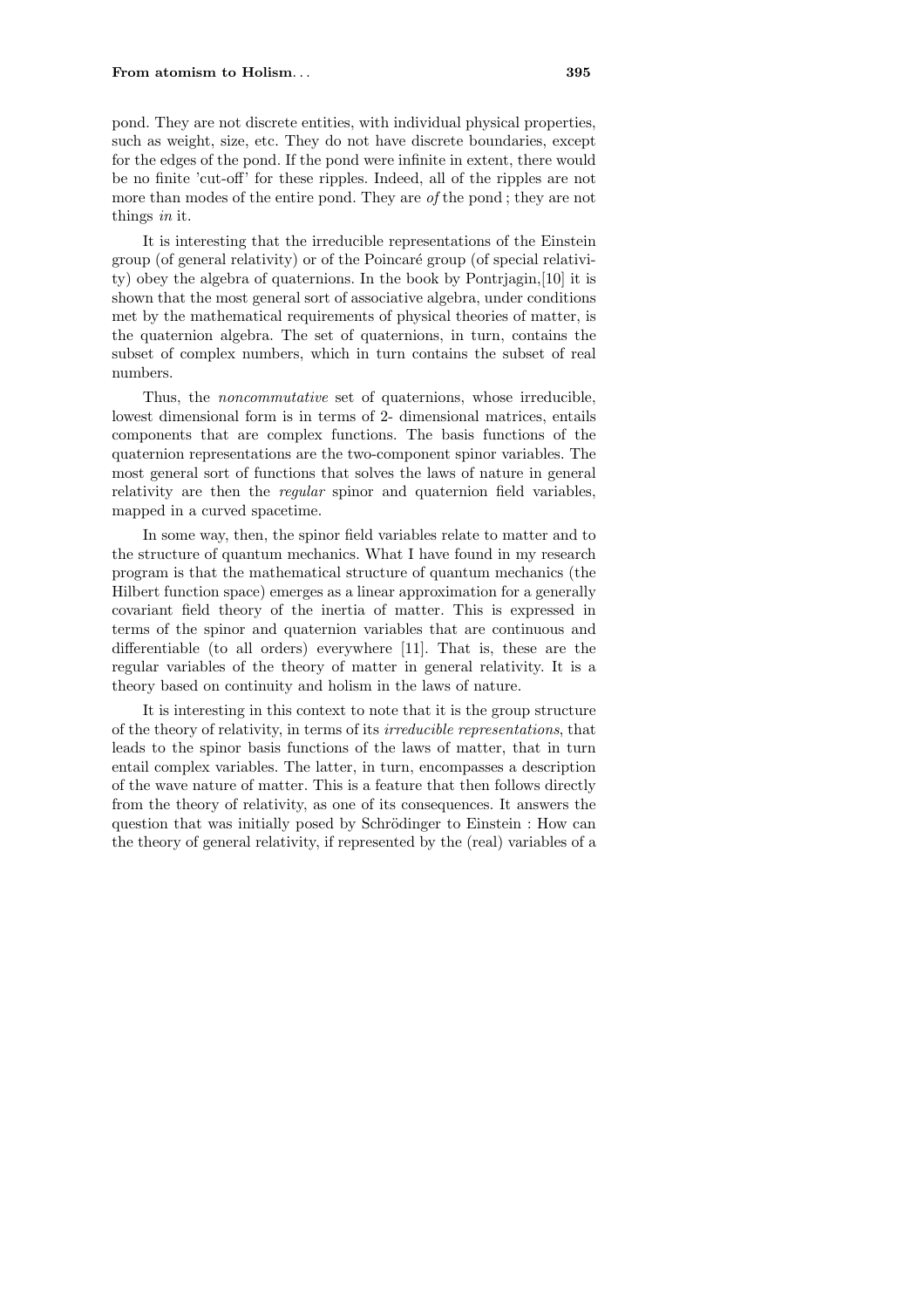tensor calculus, yield the (complex) wave nature of elementary matter, as required by Quantum Mechanics ?

The answer to Schrödinger is then that the continuous wave nature of matter is indeed rooted in the basis functions of the irreducible representations of the Einstein group. This is the algebraic basis of the theory of general relativity. The importance of the group structure that underlies the theory of relativity, in its most general expression, was indicated in the following 1945 comment by Einstein : "Every attempt to establish a unified theory must start, in my opinion, from the group of transformations which is no less general than that of the continuous transformations of the four coordinates. For we could hardly be successful in looking for the subsequent enlargement of the group for the theory based on the narrower group"[12]. Thus, Einstein concluded that to successfully achieve a unified field theory, one must not only examine the geometrical logic embedded in the theory of general relativity, but also its algebraic logic. It is the latter that leads directly to an expression of the theory of general relativity in terms of quaternion and spinor field variables.[13]

#### **References**

- [1] L. de Broglie, Recherches d'un demi-siècle (Albin Michel, 1976), pp 99-150 ; "Divers problemes concernant les ondes et les corpuscules", Annales de la Fondation Louis de Broglie **22**, 105 (1997).
- [2] C. J. Davisson and L. H. Germer, "Diffraction of Electrons by a Crystal of Nickel", Physical Review **30**, 705 (1927) ; G. P. Thomson, "Experiments on the Diffraction of Cathode Rays", Proceedings of the Royal Society (London) **A 117**, 600 (1928).
- [3] J. J. Thomson, "Thomsons Experiment", in Great Experiments in Physics, ed. M. H. Shamos (Dover, 1987), pp 219 –231.
- [4] M. Sachs, "Will the 21st Century See a Paradigm Shift in Physics from the Quantum Theory to General Relativity ?, Revue Internationale de Philosophie, **54**, 351 (2000).
- [5] M. Sachs, Einstein versus Bohr (Open Court, 1988), Chapter 10.
- [6] M. Sachs, Relativity in Our Time (Taylor and Francis, 1993).
- [7] M. Sachs, Dialogues on Modern Physics (World Scientific, 1998). I am especially indebted to Georges Lochak for his very excellent Foreword to this book.
- L. P. Eisenhart, Continuous Groups of Transformations (Dover, 1961).
- [9] E. Noether, "Invariante Variations Probleme", Goett. Nachr. 1918, p. 235. The theorem is explicated in C. Lanczos, The Variational Principles of Mechanics (Toronto, 1966), 3rd edition, Appendix II. Also see : R. Courant and D. Hilbert, Methods of Mathematical Physics (Interscience, 1953), Vol. I, p. 262. For an application of Noethers theorem to fields